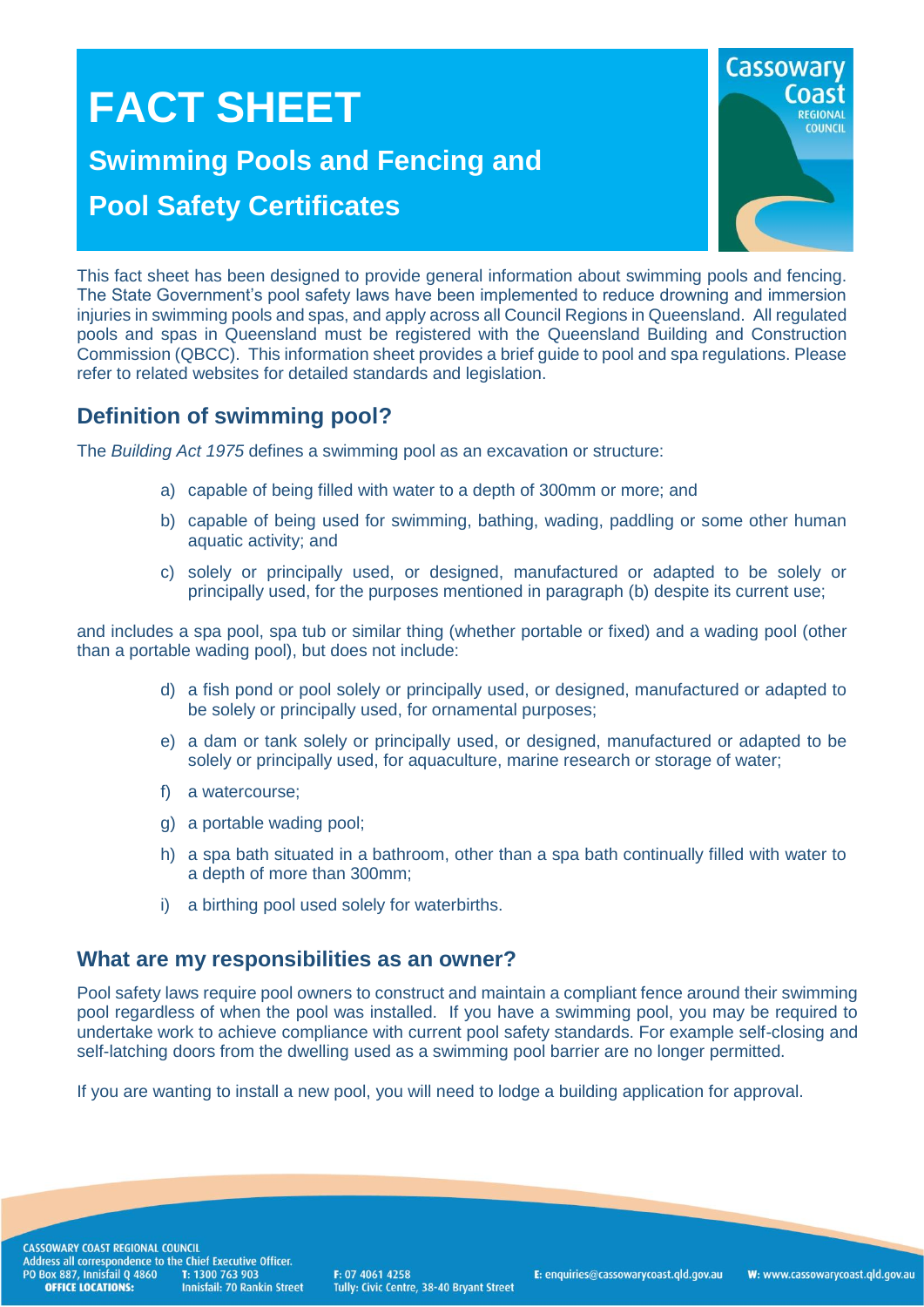### **What are the regulations around pool fencing?**

There is now one pool safety standard for Queensland – The *Queensland Development Code Mandatory Part 3.4*. This code is to be read in conjunction with *Australian Standard 1926.1*, the *Building Act 1975* and *Building Regulation 2006*.

Some of the main requirements for pool fencing include:

- The pool fence shall be a permanent structure;
- The effective pool fence height shall be not less than 1200mm and shall include a continuous non- climbable zone;
- The maximum distance under the pool fence to the ground level is not to exceed 100mm;
- The maximum gap anywhere in the pool fence is not to exceed 100mm;
- All objects inside the pool fence that may provide footholds shall be moved a minimum of 300mm away from the fence;
- Pool gates need to open outwards away from the pool enclosure, and be self-closing and selflatching from all open positions;
- Direct access from a dwelling into a pool enclosure is not allowable. All entry to a pool must be through an approve pool gate;
- A building with windows that open more than 100mm directly into a pool enclosure must have a permanently fixed security screen fitted.

#### **Regulations regarding above ground pools**

The walls of an above ground pool may form part of a pool barrier if they are a minimum of 1200mm above ground level and the sides of the pool do not have any climbable objects as defined in the pool standard. A designated swimming pool access point must be provided including an enclosed pool compliant barrier with a compliant self-closing gate.

#### **Regulations regarding portable (inflatable) wading pools**

A portable wading pool or spa tub must comply with the following criteria not to require a complying pool fence:

- It must not be capable of being filled with water to a depth greater than 300mm; and
- Have a volume of no more than 2000 litres; and
- Have no filtration system.

#### **Regulations regarding dividing fences**

Often boundary fences form part of the pool barrier. In these cases the pool safety standard still applies to the part of the boundary fence being used as part of the pool barrier.

The wall of a common boundary may also be used as part of a pool barrier if it complies with the pool safety standard. Pool owners are encouraged to discuss the fencing work with their neighbours before making any decisions.

Part 2A of Chapter 8 of the *Building Act 1975* provides the regime for pool owners who propose to use or construct a fence on a common boundary as a pool barrier. This should be read in conjunction with the *Neighbourhood Disputes Resolution Act 2011*.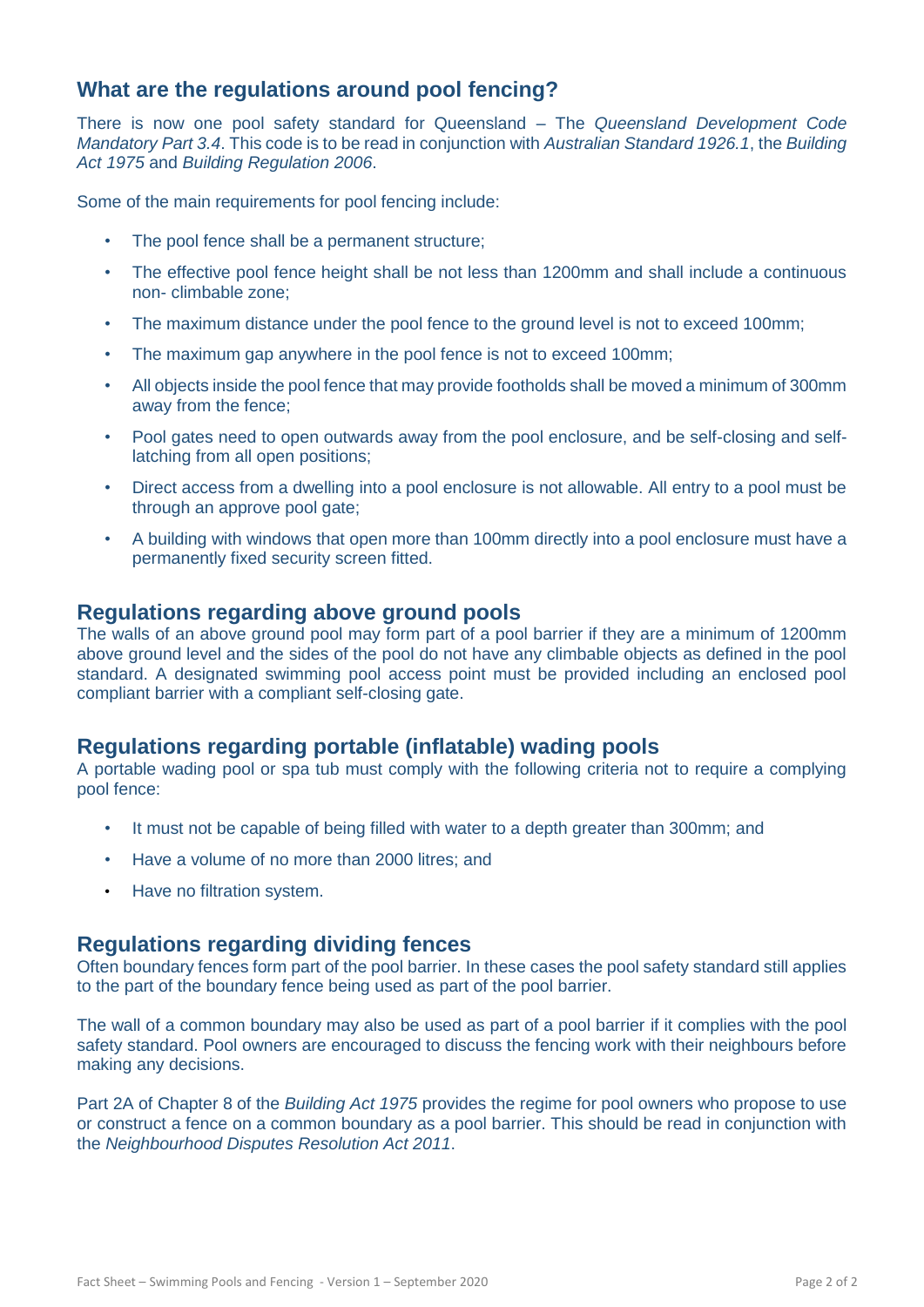#### **Regulations regarding safety signage**

A current resuscitation sign must be displayed prominently in the pool area. See *Building Regulation 2006* for specifications.

#### **Pool Safety Inspections and Certificates**

When selling or leasing a property with a pool or spa, a Pool Safety Certificate (Form 23) is required from a licensed pool safety inspector. Council is registered to provide this service. Further information for pool owners and pool safety inspectors can be found on the [QBCC website.](http://www.qbcc.qld.gov.au/home-building-owners/pool-safety/overview)

Pool safety inspectors determine whether or not pools comply with the pool safety standards. Inspectors issue a pool safety certificate or a non-conformity notice. The non-conformity notice outlines what needs to be done to make the pool compliant. An [Application for a Pool Safety](http://www.cassowarycoast.qld.gov.au/documents/1422210/3759637/Application%20for%20a%20Pool%20Safety%20Certificate.pdf)  [Certificate](http://www.cassowarycoast.qld.gov.au/documents/1422210/3759637/Application%20for%20a%20Pool%20Safety%20Certificate.pdf) must be completed and returned to Council with the applicable fee to commence this process.

Note that Pool Safety Certificates are valid for one year for a shared pool and two years for a nonshared pool.

Pool inspections are carried out on the following days.

- Innisfail Shire Hall days (northern inspections): Mondays, Wednesdays & some Thursdays
- Tully Civic Centre days (southern inspections): Tuesdays, Fridays & some Thursdays

It is requested that 48 hours notice is given prior to scheduling inspections.

#### **What if I'm building a new pool? What approvals are needed?**

A swimming pool can be a great addition to your home; however the construction and maintenance process can be complex. A building approval is required and it can be lodged with Council for assessment and approval. See Council's *Building Application Guidelines and Checklist Factsheet* for information on what must be included in your application.

#### **What happens when my pool is completed?**

The building certifier who approved the building application will inspect and certify the pool safety barrier before the pool is filled to a depth of 300 millimetres or more. If the pool safety barrier complies, a Final Inspection Certificate (Form 17) will be issued.

#### **How do I lodge an application?**

To lodge an application for a Swimming Pool and Fencing or to apply for a Pool Safety Certificate, please use the following methods:

#### **Email**

If your application is for a property located to the south of El Arish and Bingil Bay (inclusive) please email it to [buildingsouth@ccrc.qld.gov.au](mailto:buildingsouth@ccrc.qld.gov.au)

If your application is for a property located to the north of Silkwood and Kurrimine Beach (inclusive) please email it to [buildingnorth@ccrc.qld.gov.au](mailto:buildingnorth@ccrc.qld.gov.au)

**Post** PO Box 887 INNISFAIL QLD 4860

**In Person** Innisfail Shire Hall (Northern Office) Level 3, 70 Rankin Street INNISFAIL QLD 4860